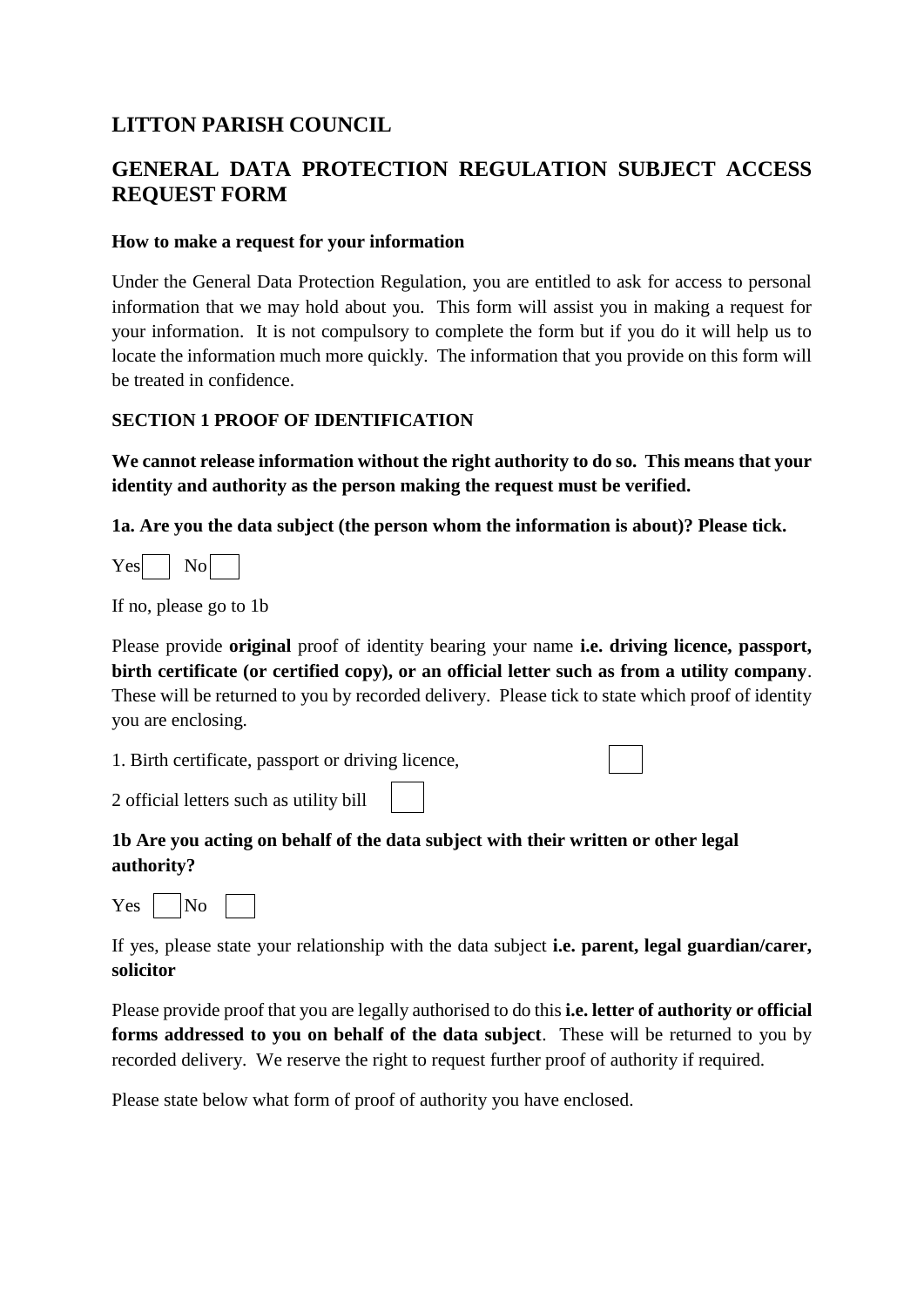# **SECTION 2 DETAILS OF THE DATA SUBJECT**

#### **2a. Details of the Data Subject**

Surname:

Forename(s):

Any Previous or Alternative Name(s):

#### **Current Address:**

House/Flat number & Street:

Town/City:

County:

Post Code:

Telephone Number:

**Please provide details of any previous addresses which you feel may be of assistance to this request.**

**If you are the data subject, please go to Section 3.**

**2b. If you making the request on behalf of the data subject, the details will be sent to you with a copy to the data subject (unless you ask for us not to do this). In order for us to send the information to you please complete the details below:**

Surname:

Forename:

Name of solicitor(s) (if applicable):

House/Flat number and Street:

Town/City:

County:

Post Code:

Telephone Number: